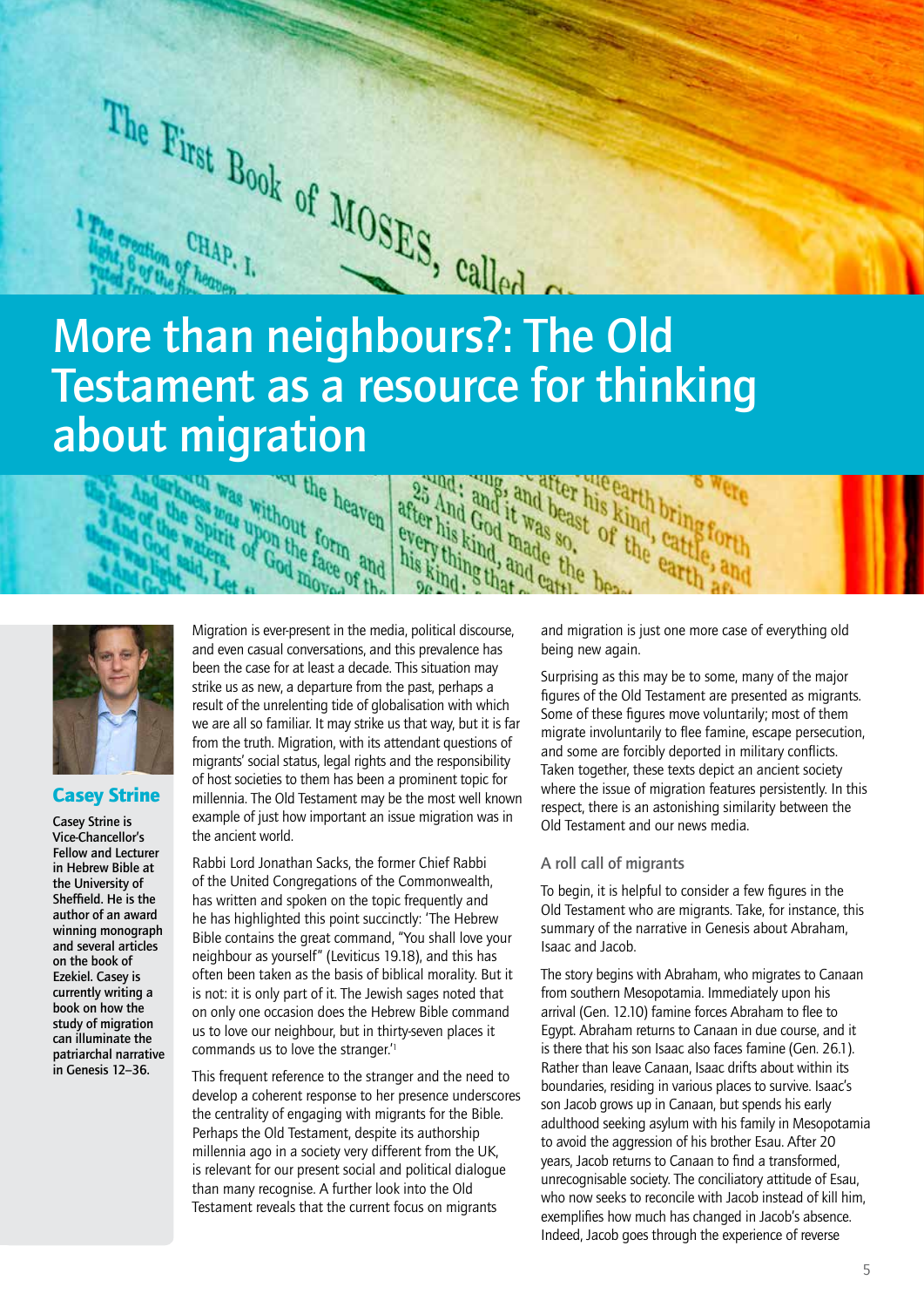culture shock, a phenomenon familiar to almost anyone who has spent more than a few months away from their home. Throughout Genesis, the patriarchs are referred to as *gēr*, a Hebrew term translated 'sojourner' that connotes transitory residence, difference from the host population, and limited legal protection.

To demonstrate just how much this narrative corresponds to the contemporary environment, one can categorise Abraham, Isaac and Jacob in the terms used by the UN High Commissioner for Refugees. Abraham begins as a voluntary migrant, but then lives in Egypt as an environmentally induced, externally displaced person. Isaac is born to immigrant parents, and he subsequently becomes an environmentally induced, internally displaced person. Finally, Jacob is a third generation migrant who involuntarily migrates to seek asylum for fear of physical harm. Jacob does eventually repatriate by choice, but he lives out the remainder of his life as an immigrant.

It is no stretch to say that migration and the experience of being an immigrant among foreign groups forms these patriarchs' identity and is, in this way, inscribed into the very foundations of Judaism, Christianity and Islam.

The focus on migration does not stop here. Think, for instance, of the great prophetic figures Jeremiah and Ezekiel. The book of Jeremiah depicts the ministry of its namesake and the events surrounding the final days of the kingdom of Judah, with the destruction of Jerusalem and the involuntary migration of its population in 586 BCE. Jeremiah is afforded the choice to stay in Judah or to go with the involuntary deportees to Babylon. He chooses the former (Jer. 39.11–14), though this does not spare Jeremiah from living as an involuntary migrant. With his city of Jerusalem destroyed, Jeremiah becomes an involuntary, internally displaced person forced to survive elsewhere in Judah. That experience is surely different from being deported to a foreign country, but it is hardly a continuation of life as normal. Consider, for comparison, all those Syrians who at present still reside within the borders of their war-ravaged country: though they have not crossed a border into another country, they are undeniably displaced and traumatised by that experience. According to the book of Jeremiah, the prophet is forcibly taken to Egypt by some of his fellow Judahites some years later. Thus, Jeremiah also becomes an involuntary, externally displaced person.

It is hard to say in any detail what life was like for those involuntary migrants in Babylon Jeremiah decided not to join. It is probable that these exiles were compelled to work in various ways to support the maintenance and expansion of Babylonian imperial power and wealth. Yet, there is anecdotal evidence that these Judahites were given some freedom about where they settled in Babylon, a city that must have struck them as vast and strangely cosmopolitan. Jeremiah suggests these former residents of Jerusalem lived among the Babylonians and people from other communities. It is undeniable that the book encourages these Judahites to engage supportively with their hosts: 'Thus said the LORD of Hosts, the God of Israel, to the whole community which I exiled from Jerusalem to Babylon: Build houses and live in them,

plant gardens and eat their fruit. Take wives and beget sons and daughters; and take wives for your sons, and give your daughters to husbands, that they may bear sons and daughters. Multiply there, do not decrease. And seek the welfare of the city to which I have exiled you and pray to the LORD in its behalf; for in its prosperity you shall prosper' (Jer. 29.4–7; Jewish Bible).

Contemporary research indicates that this sort of pragmatic, accommodating attitude is widespread among migrants who possess some level of freedom to choose where they live and find opportunities to associate with dissimilar communities. In short, Jeremiah gives us indications that these involuntary migrants from Judah lived in a multicultural, integrated setting that led at least some of their leaders to advocate for an open, positive attitude towards foreign communities.

Whereas Jeremiah depicts a community of migrants with at least some freedom of choice in where they lived and encourages constructive engagement between those migrants and their hosts, the book of Ezekiel offers a markedly different perspective. This prophetic text deals with essentially the same period of time: the final days of Jerusalem, its destruction in 586 BCE, and the lifetime of those forcibly deported to Babylon. By contrast, Ezekiel's community is not settled in cosmopolitan Babylon, where it may interact with other communities, but is sent to the vicinity of the Chebar canal (Ezek. 1.1). The evidence available is limited, but it is most likely that this community was placed there in order to build and maintain the waterways that enabled Babylonian military and economic hegemony over Mesopotamia and the Levant. Formerly the elite of Jerusalem, these men and women were now manual labourers forced to work for the imperial power that had just destroyed their home.

The book of Ezekiel is frequently and correctly described as ethnocentric: it not only expresses a negative attitude about the role interaction with foreigners has had on Israel in the past (Ezek. 18; 20), but it also envisions a future in which they are not allowed to even enter the precincts around the Jerusalem temple (Ezek. 44.7). This attitude is the polar opposite of the open engagement with foreigners exhibited in Jeremiah 29. Contemporary research suggests that this results from more than a difference of opinion about foreigners; rather, it is very likely that these divergent attitudes correspond to the different living situations. Ezekiel depicts a group living in an ancient setting similar to a modern refugee camp, where immigrants are isolated from the host population and limited in their ability to interact with and get to know foreigners. This is sharply different from the cosmopolitan setting of the immigrants living in Babylon that are described in Jeremiah. It is hardly a surprise to find the hardening of ethnic identity and the vehement opposition to engaging with foreign groups advocated in Ezekiel when one recognises the strong similarities between its isolated social context and modern refugee camps.

There is, therefore, a wide diversity of migrant experience and attitudes among just these five characters from the Old Testament. Furthermore, when these ancient texts

## **NOTES**

1. J Sacks, *Faith in the Future* (London: Darton, Longman and Todd, 1995), p. 78.

2. Among them are Joseph, Moses, Ruth, Esther, Daniel, Ezra and Nehemiah.